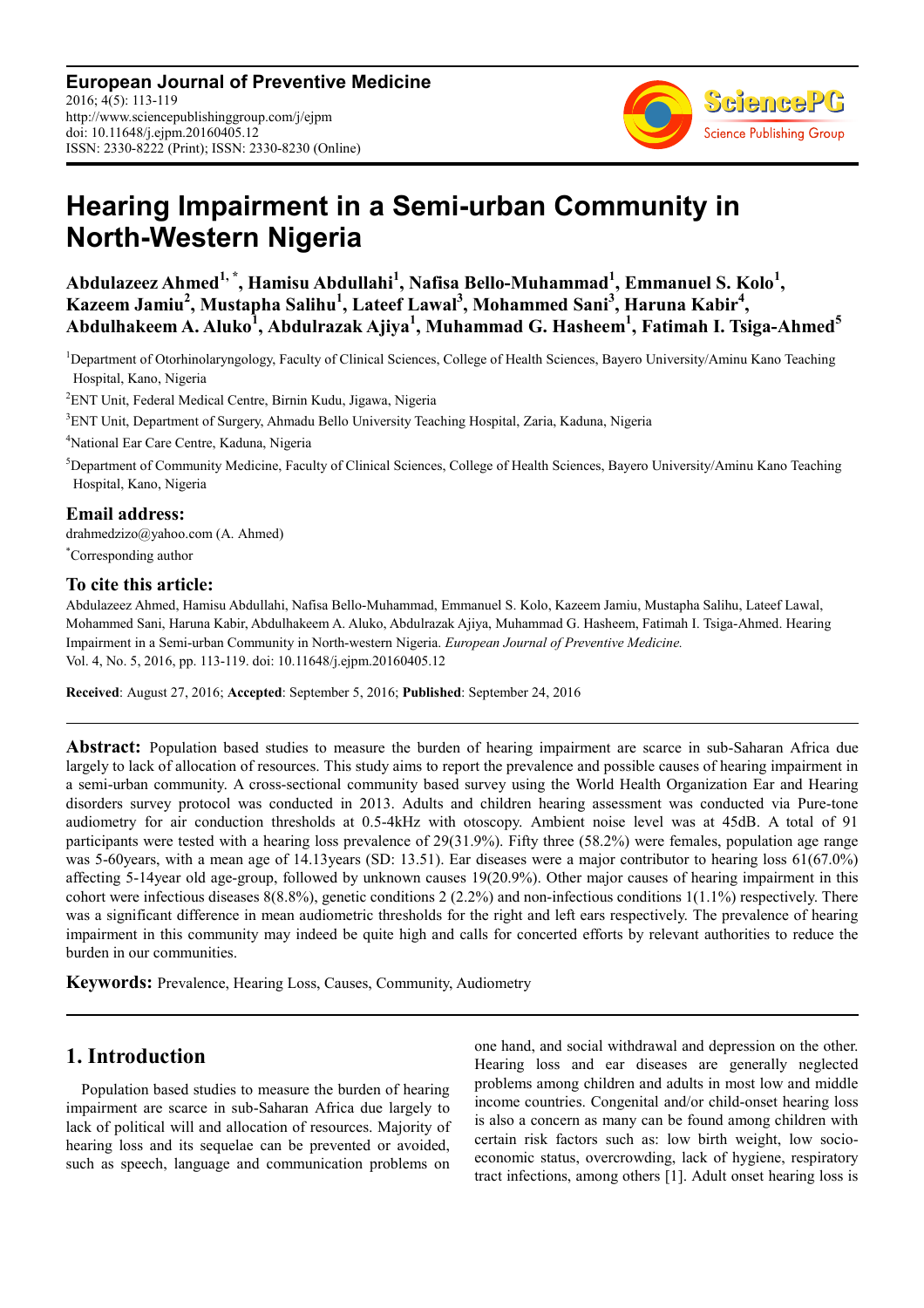hypothesized to represents the second highest percentage of contributors to the total years lived with disability (YLD) [2]. Therefore, the need for preventive measures, early diagnosis and intervention, as well as knowledge about the magnitude of hearing loss, cannot be overemphasized. It is hoped that such data, when generated will help guide policies and programmes in affected areas.

The World Health Organization (WHO) estimates that about 360 million people worldwide have disabling hearing loss (328 million adults and 32 million children). It also defined "disabling" hearing impairment as a permanent unaided hearing loss – in the better ear and averaged over frequencies of 0.5, 1, 2 and 4 kilohertz  $(kHz)$  – of more than of 40 dB in adults and 30 dB in children. The burden of disabling hearing impairment among both children and the elderly is thought to be greatest in the Asian Pacific area, southern Asia and sub-Saharan Africa [3].

The WHO Global Burden of Disease (GBD) hearing loss expert group is saddled with the responsibility of producing cause-specific estimates of global mortality, disease burden and risk factors for hearing impairment. This group recommends that repeated studies of hearing impairment prevalence are needed in order to generate more accurate estimates of trends in hearing impairment [4].

In Nigeria, there are few and scattered studies from different geopolitical zones, however, there are no community based studies indicating the prevalence of hearing loss in the Northern axis of the country. Most studies are essentially hospital based, ranging from the report by Stephen and Abraham during a retrospective review of patient records in a tertiary centre, with 5.8% prevalence in North central region to the report by Kodiya et al. of 26.2% prevalence in the North western region [5, 6]. All of which may not reflect the true picture, while a few are communitybased but were studies done among children only in the highly metropolitan city of Lagos [7, 8]. However, Pascolini and Smith published a compilation of epidemiological studies, in which estimates of hearing loss prevalence following the Ear and Hearing disorders survey protocol for Nigeria was 6.2% from their target population [9].

Traditionally, hearing loss is categorized as conductive, sensorineural or mixed, ranging in severity from mild to profound. Genetically, more than 50% of severe/profound childhood deafness is genetic, with 75-80% recessive and 20% dominant [10, 11]. Similarly, deafness can be associated with syndromes (groups of signs and symptoms that occur together and characterise a particular abnormality) presenting as syndromic deafness (30%) or non-syndromic deafness  $(70\%)$  [12].

However, in field surveys this categorization of hearing loss from mild to profound is based on the audiometric pure tone average for air conduction. Therefore, in order to estimate prevalence one requires self-reported and/or perceived hearing impairment with subsequent screening via audiometry, without initial otoscopy. This will then give the point prevalence of hearing impairment of the community under survey.

Some common causes of hearing impairment are Measles, Meningitis, Mumps, Ear infections, Ototoxicity, Age-related hearing loss, Noise-induced, trauma, Hereditary/Genetic causes to mention but a few. It is reasonable to assume that infective causes would be prevalent in Northern Nigeria due to its poverty and literacy level; inherited causes (due largely to consanguinity) as well as lying along the meningitis belt. The meningitis belt is a large zone that cuts across central and western Africa, with meningococcal meningitis, being the most prevalent cause of meningitis and with sequelae of severe to profound hearing impairment.

During the WHO 2000 survey for hearing loss estimates, it was reported that prevalence of hearing impairment in the Southern African region of Madagascar was as high as 29.9% [9]. Hearing impairment varies in many regions of the world according to age, sex, causation and availability of appropriate health care. It is estimated that in sub-Saharan Africa, disabling hearing loss in children < 15years for both sexes is about 1.9%, while for adults it is 7.4% and 5.5% for males and females respectively [3]. In East Africa, the prevalence of disabling hearing was 11.7% and 10.2% for adults and children respectively [13]. Similarly, during a primary school survey in Zimbabwe a disabling hearing impairment prevalence of 0.9% was reported [14]. We must appreciate however that, results from population surveys using the WHO Protocol will usually provide reliable data on prevalences and this would not have the biases of school or clinic-based studies.

Against this background, during the annual international ear care day, we attempted to survey a semi-urban settlement called Kumbotso in Kano, using a fixed facility approach with the comprehensive health centre as the outpost. It is one of the 44 Local government areas of Kano state, this state is the most populous in Nigeria (with an estimated population of 9,383,682 - according to the 2006 census). Kumbotso community has an area of  $158 \text{ km}^2$  and a population of 295,979 according to the 2006 census.

This study therefore, aims to report the prevalence and causes of hearing impairment in this semi-urban community.

# **2. Methodology**

A cross-sectional community based survey, using the (WHO) Ear and Hearing disorders survey questionnaire, was conducted in 2013 during the annual international ear care day. The protocol involved conducting a hearing impairment/Ear diseases survey from a randomly-selected community, for all participants above 5years of age. Consenting consecutive subjects were tested for hearing loss, by audiometry, and then examined for the presence of other ear diseases (via otoscopy) and to diagnose the cause of the hearing loss [9].

Audiometric thresholds were established separately for the left and right ear of each subject respectively and the better ear threshold recorded. Hearing assessment was conducted via Pure-tone audiometry for air conduction thresholds at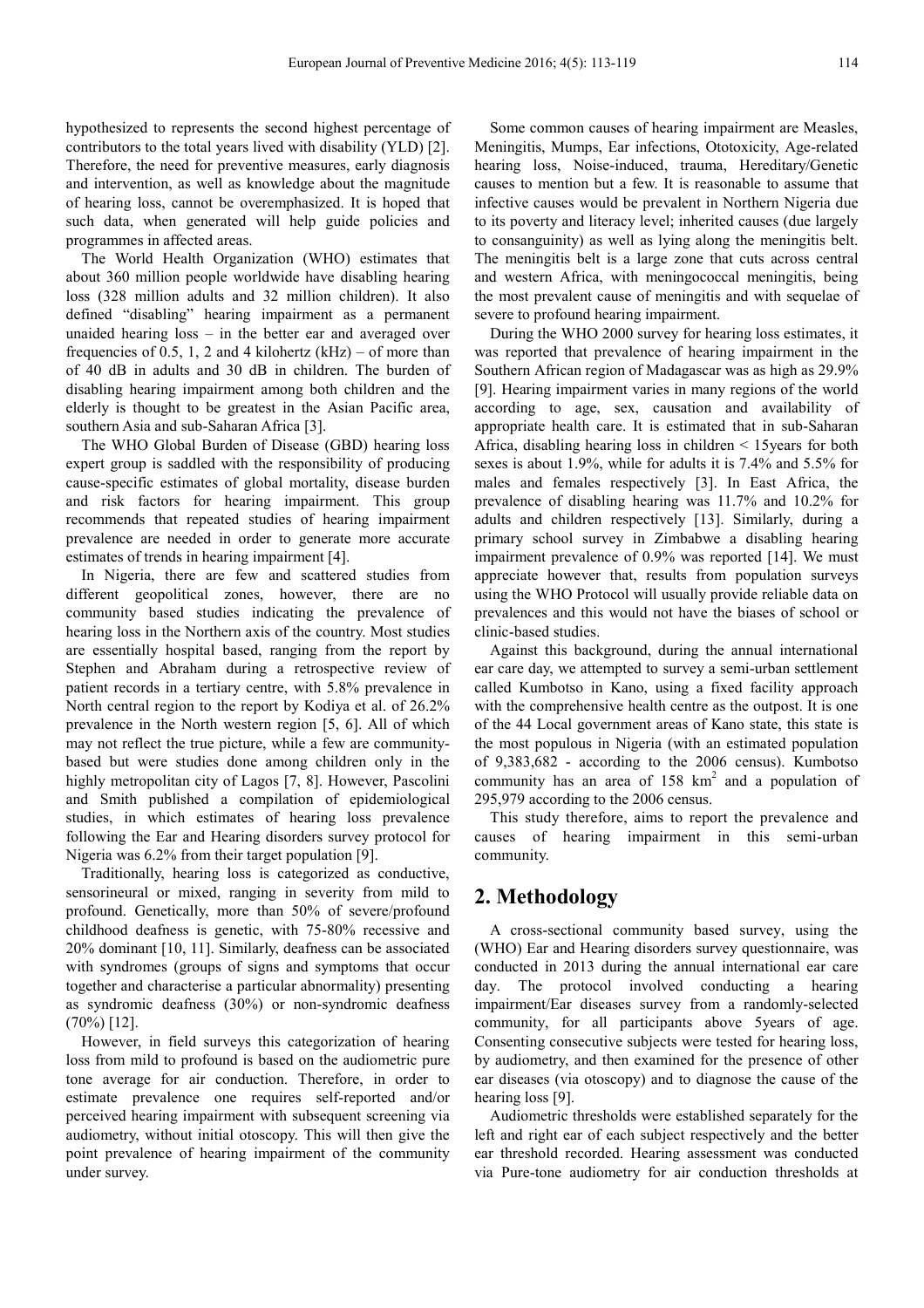0.5-4kHz. The Pure Tone Average (PTA) is the average value at these frequencies based on hearing threshold scores of the subjects' better ear. Hearing testing was performed by trained Audiometricians, after which otoscopy was then carried out by the ENT (Ear Nose & Throat) trainees/specialists.

An Amplivox audiometer AD 229B with Amplivox Audiocups noise-excluding headset calibrated prior to the testing day was used and a biological check was performed on the day itself. Ambient noise level during testing was kept at or below 40dB at all times prior to each testing (sound level meter SL-4010, Lutron Electronics). For reproducibility, each measurement was repeated three (3) times from different angles. An average of three (3) readings were calculated, using different corners of the testing room and the average taken as the sound level prior to each testing in dB (A). Random validation checks were conducted by testing and comparing a few participants with abnormal and normal audiometric and otoscopic findings respectively with a gold standard.

Eight persons refused testing but allowed otoscopy, 5 for reasons unrelated to the procedure and the remaining 3 due to fear of the audio-device. These were not included in the overall sample size. No person was noticed/observed to be a hearing aid-user.

Ethical clearance was obtained from the Ethics Committee of Local government council, thereafter, the study was carried out after the local chief (Hakimi) and his council gave consent/permission to collect information and data while marking the international Ear care day as well as offering free hearing healthcare advice and services. Then information was passed to all indigenes via town-crier, jingles, radio to all indigenes with ear/hearing related problems to assemble at the health facility.

All participants gave their informed consent to participate in the study which conformed to the Code of Ethics of the World Medical Association (2013-Declaration of Helsinki).

#### *2.1. Sample Size Determination*

This was calculated using the formula below

$$
n = \frac{(Z_{1-a})^2 \times \rho(1-\rho)}{d^2}
$$

Where,  $n =$  the minimum sample size

 $Z_{1-a}$  = the standard normal deviate at 95% confidence level (1.96)

 $\rho = 6.2\%$  (the proportion of the target population estimated to have hearing impairment in Nigeria) [9]

 $d =$  the desired precision of the estimate (0.05).

Thus,  $n = 90$  participants

To account for 5% drop-out rate = 95 Expected participants.

#### *2.2. Data Management*

Data was analysed using IBM SPSS (version 21, for windows) with descriptive statistics to examine demographic data and Audiometric values at different frequencies. Chi square was used to find relationships for categorical variables and non-parametric analysis (2 tailed-Wilcoxon signed rank test) was used to compare mean and differences in audiometric thresholds values for right and left ears. The non-parametric test was also used to test if asymmetry between the right and left audiometric thresholds as a measure of hearing acuity did not occur by chance. *P<*0.05 was used for evaluating statistical significance (95% Confidence interval).

# **3. Results**

A total of 91 subjects (0.031% of total population) were seen and tested with a hearing loss prevalence of 29 (31.9%). Fifty three (58.2%) were females and 38 (41.8%) males, giving a female preponderance (female: male; 1.4:1). Population age range was  $5 - 60$  years, with a mean age of 14.13years (SD: 13.51) table 1.

Disabling hearing loss (DHL) accounted for an overall prevalence of 13.2%, and a differential adult (≥41dB) and childhood (≥31dB) onset of disabling hearing loss prevalence for males, females and for both sexes 5.3%, 18.9% and 10.6% respectively.

Pure tone audiometric testing among participants revealed mean audiometric hearing thresholds in the better ear of 31.04dBHL (SD: 18.09) and audiometric range of 10dBHL to 83.75dBHL. Median Audiometric thresholds were 28dB and 30dB for the right and left ears respectively. A (2-tailed) Wilcoxon signed-rank test revealed a statistically significant difference in median audiometric thresholds for the right and left ear respectively  $(Z = -2.32, P = 0.020)$ .

The major causes of hearing impairment recorded in this community were Ear diseases 35 (38.5%), Unknown causes 15(16.5%), infectious diseases 10(11.0%), genetic conditions 3 (3.3%) table 2. Chi square analysis did not reveal a significant relationship between age group and sex with diseases causing hearing impairment ( $P > .05$ ). To test or compare the differences of the proportions of various diseases causing hearing loss, differed significantly using a chi-squared, one-variable test  $(P < .001)$ .

Ear diseases were also noted to have contributed greatly to hearing impairment especially among children with the highest contributor being chronic suppurative otitis media 35(38.5%), followed by wax 19 (20.9%), otitis media with effusion 10 (11.0%), acute otitis media 7 (7.7%), otitis externa 6 (6.6%), and foreign body 2 (2.2%). Twelve subjects (13.2%) did not have any ear disease. No significant relationship between ear diseases and sex or age group could be established (*P>0.05*). Figure 1.

During the survey a total of 87 (95.6%) of the participants required some kind of intervention while 4 (4.4%) did not need. A variety of interventions were offered to the participants such as Medication 41(45.1, %), Hearing Aids 6 (6.6%), Surgery referral 2 (2.2%), Combination of interventions 42 (46.2%).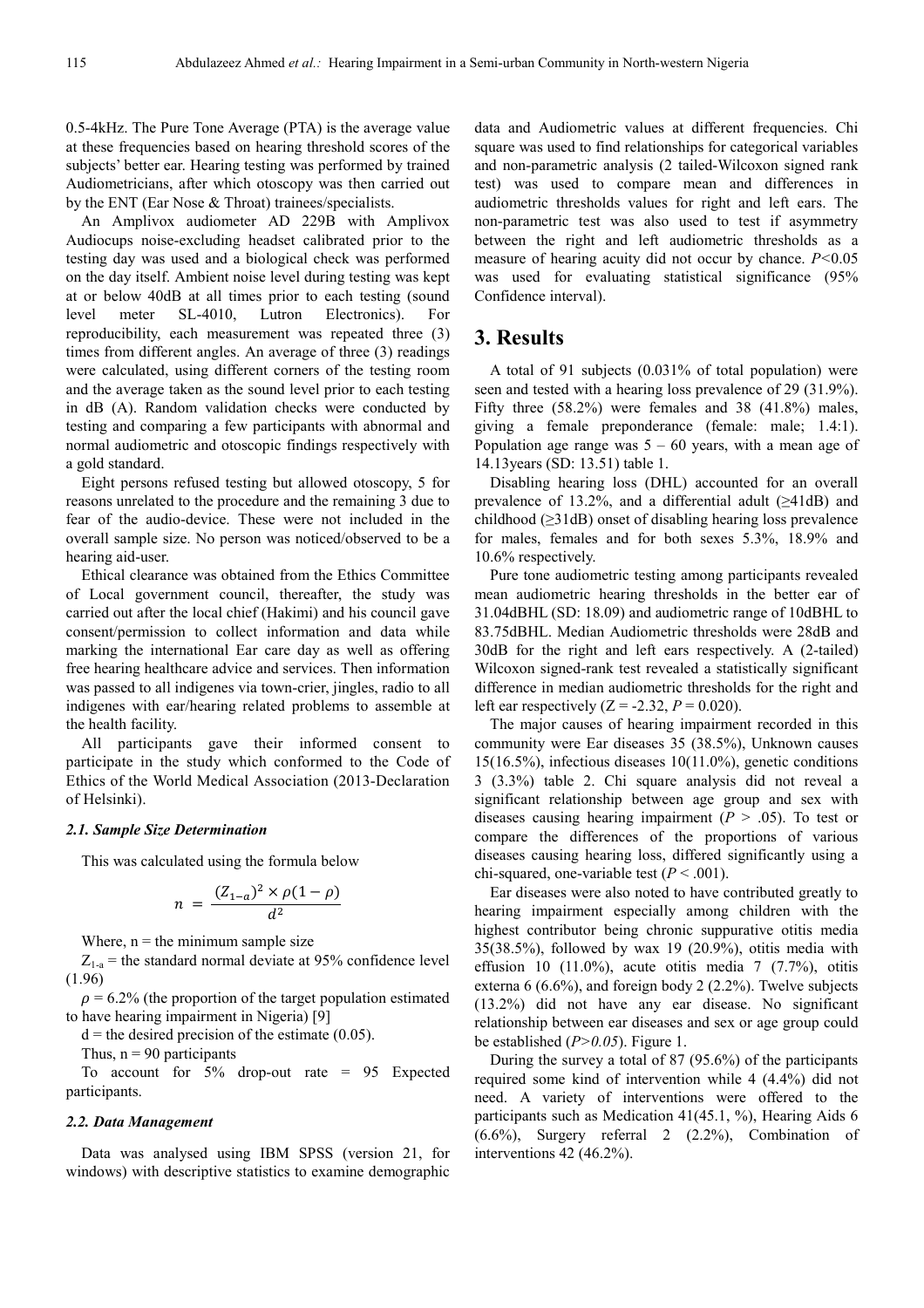*Table 1. Demographic and severity of hearing loss pattern among participants.* 

| S/no             | <b>Variable</b>                  | <b>Frequency</b> | $\frac{6}{9}$ |
|------------------|----------------------------------|------------------|---------------|
|                  | Sex                              |                  |               |
| $\mathbf{1}$ .   | Male                             | 38               | 41.8          |
|                  | Female                           | 53               | 58.2          |
|                  | Age (years)                      |                  |               |
| $\overline{2}$ . | $5 - 14$                         | 58               | 63.7          |
|                  | $15-60$                          | 33               | 36.3          |
|                  | 3. Grade of Hearing loss         |                  |               |
|                  | No hearing loss $[0-25]dB$       | 62               | 68.1          |
|                  | Slight hearing loss [26-40]dB    | 17               | 18.7          |
|                  | Moderate hearing loss [41-60]dB  | 6                | 6.6           |
|                  | Severe hearing loss [61-80]dB    | 5                | 5.5           |
|                  | Profound hearing loss $[81dB +]$ |                  | 1.1           |
|                  | Total                            | 91               | 100           |

*Table 2. Major causes of hearing impairment observed among the agegroups.* 

| Cause of Ear disease/hearing |                    |             |               |
|------------------------------|--------------------|-------------|---------------|
| impairment                   |                    |             |               |
|                              | Age-groups (years) |             | <b>Total</b>  |
|                              | $5 - 14$           | 15-60       |               |
| Normal ear/normal hearing    | $19(32.8\%)$       | 9(27.3%)    | $28(30.8\%)$  |
| Ear disease                  | $27(46.6\%)$       | $8(24.2\%)$ | 35 (38.5%)    |
| Infectious diseases          | $4(6.9\%)$         | $6(18.2\%)$ | $10(11.0\%)$  |
| Genetic conditions           | $1(1.7\%)$         | $2(6.1\%)$  | $3(3.3\%)$    |
| Undetermined                 | $7(12.1\%)$        | $8(24.2\%)$ | $15(16.5\%)$  |
| Total                        | 58(100.0%)         | 33(100.0%)  | $91(100.0\%)$ |

(Fisher's Exact 0.012)



*Figure 1. Profile of ear diseases recorded in the community during the survey.* 

# **4. Discussion**

Population based studies to survey hearing impairments are scarce in Nigeria. According to WHO estimates following a survey in 2000, this country had a hearing loss prevalence of 6.2%, since then accurate national estimates of hearing loss prevalence have been lacking. With the estimate from our study we may posit that reported prevalence of hearing impairment has increased tremendously within a span of 12years. In the course of this survey, hearing loss prevalence was 29 (31.9%), signifying that approximately one in 3

persons among the participants had a hearing loss. Hearing loss was proportionally higher in children between the ages of 5-14 years compared to the adults' ≥15years of age. There were more female participants than males (table 1) and we recorded a "disabling hearing loss" (≥41dB) prevalence of 13.2%

Our prevalence (31.9%) is almost the same as estimated in Madagascar (29.9%) [9] but twice the prevalence recorded in Egypt (16.0%) some years ago, during a national household survey to estimate the prevalence of hearing impairment [15]. Although, 4000 individuals across six randomly selected districts were used as opposed to a single district in our survey. While they did not record any difference in hearing loss prevalence among sexes, there were significant differences between the age groups and districts, those  $\geq 65$ years had the highest prevalence (49.3%). In contrast to our study, younger persons had proportionally higher prevalence compared to adults, this is probably due to the fact that in our setting 'most' of the adults had to go to the farms, market or their place of work to earn their keep as bread winners.

Global estimates according to the GBD expert group for children (5–14 years) in sub-Saharan Africa was 1.9% in 2011 [4], while our study revealed a prevalence of 10.6%. We must note however that audiometry in this setting and with a lack of sound –proof booth can be unreliable especially in this age-group as they are easily distracted as well. This figure is ten times the global estimate, adding credence to the fact that the already poor educational level of these children may be far much worse than was previously predicted. That is, probably more students in our cohort may potentially have problems with ability to communicate, economic and educational disadvantage and a predisposition to depression. A review by some Authors in Southwestern Nigeria also reiterates that permanent childhood hearing loss is a significant health problem and its detection through screening is feasible in target populations [16]. Dunmade et al. in a retrospective study in Ilorin, also reported a high proportion of hearing loss (28.7%) among children 1-3years of age in their study group also substantiating our claim of a huge burden mostly among children [17].

Similarly, GBD estimates for adults  $(\geq 15$ years) in sub-Saharan Africa was 15.7%, with a male prevalence of 12.2% and female 9.8%. Comparatively, adult males in our survey had a prevalence of 5.3% and females 18.9%. This signifies a possible higher feminine preponderance in this community due primarily to a higher female participation, we may hypothesize that this could be remotely due to associated chemically induced hearing loss, mostly among the womenfolk (table 1). This is because in this community, vocational trading for women most often involves the use of chemicals for soap-making and dyeing, agreeably this may be speculative. Some other studies have also reported more women than men with hearing losses as probably more women were tested [4, 18]. Conversely, in a study by Olusanya et al. among spice-grinders from an urban community in southwest Nigeria, looking at Noise induced hearing reported 62.5% of the sample with mild to moderate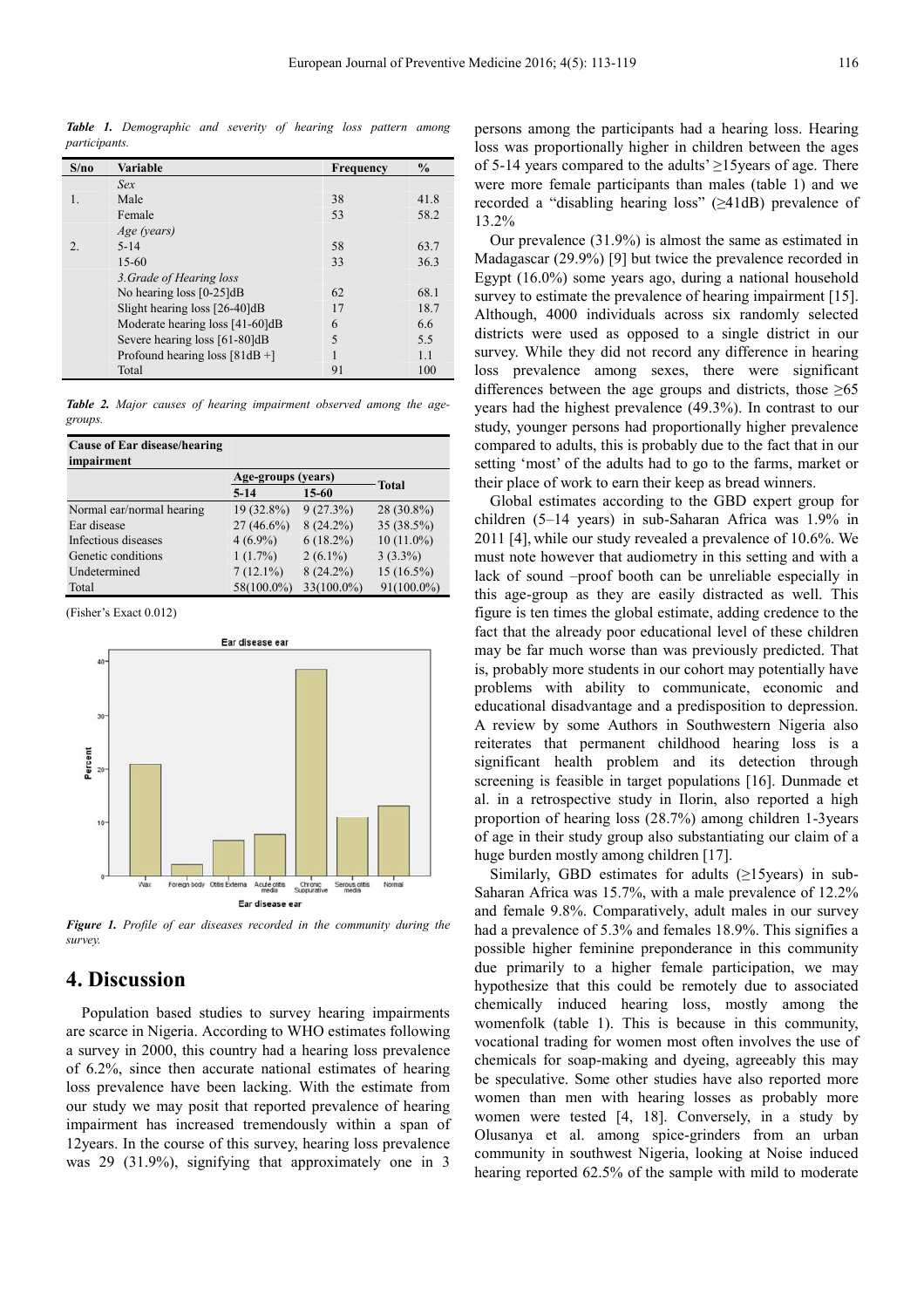losses. Again here, we dare to say that spice-grinding is a female dominated profession.

Regarding DHL, our prevalence of 13.2% is high as well, compared to similar studies from other developing countries with values of 5.2%, 5.4%, 7%, and 11.7% in Latin America and East Africa [13, 19-21]. The reason for this high value in our case may not be unconnected to higher female participation contrary to common belief that females are not usually allowed out in this environment or that most are in purdah. This is equally quite encouraging considering recent terrorist insurgencies and community sentiments regarding allowing strangers/unfamiliar faces into their environment.

Asymmetric hearing thresholds were noted among some participants with statistically significant differences for the right and left ears, even though this was noted in the mild hearing loss category. This can lead to problems with hearing in background noise since binaural hearing may have been jeopardized, consequently, the individual may also have real difficulty following and/or taking part in conversations. Does hemispherical dominance (HD) or Auditory/language hemispheric dominance (AHD/LHD) have a role to play? According to Petit et al. [22], the right hemisphere is preferentially engaged in auditory attentiveness. Bearing this in mind, with the findings of Michael et al. [23], that if a person has a hearing difference, the probabilities of using dominant hand–side ear are not different regardless of handedness (53% and 50% for left- and right handedness, respectively;  $P = 0.81$ ). We dared to speculate that perhaps right handedness and an acute sense of hearing in the right ear, may have led to some degree of auditory deprivation for the left ear amongst our participants; this is however, up for further debate and/or research.

Despite the apparent introduction of universal basic education, improvement in immunization uptake and availability of primary and comprehensive health centres in this semi-urban community, it was troubling to observe that avoidable and preventable causes of hearing impairment were still prevalent. Ear diseases still ranked highest (38.5%), Unknown causes (16.5%), infectious diseases (11.0%) such as measles, meningitis and probably rubella (table 2). Involvement/affectation of a first degree relative, a history of consanguinity in a subject adjudged to have hearing loss is considered genetic/hereditary in origin. Genetic causes accounted for about 3.3% in our study while in a Saudi Arabia study it was responsible for less than 2% of cases bearing in mind that consanguinity is prevalent in both our countries [24]. Unknown/undetermined causes accounted for the second commonest cause of hearing impairment (16.5%), this is less than the result reported in the Middle East [25]. A low Literacy level which is common in this environment, perhaps plays a significant role as it affects health-seeking behaviour and personal hygiene, thus patients may be unable to recall the events preceding the hearing loss. Ototoxicity is a well-documented cause of hearing loss, however we did not record any such history, although hawkers of expired drugs were seen marketing their wares freely for minor ailments, tiredness and fatigue (analgesics, antimalarials, etc).

Expectedly, ear diseases are the commonest causes of hearing loss and this is corroborated by several studies [26], with perhaps poverty as a contributory factor [25, 27].

Chronic suppurative otitis media (CSOM) followed by cerumen auris accounted for the first and second highest contributors to hearing impairment respectively (figure 1). Similar reports have shown cerumen is way ahead of CSOM as the commonest contributor to hearing loss [28-30], in rural communities such as Kumbotso with poor access to specialty care, unsafe ear care practices and poor health indices, it is not unexpected to find these contributors to hearing impairment.

Our main constraints were limited time duration for the study, small number of participants and perhaps a skewed outcome as compared to having a large-scale demographic population study in which cluster or multi-stage sampling technique will be used. Also the lack of adequate number of personnel for examination and testing with resultant fatigue may also lead to some degree of error in the results. As with most cross sectional studies recall bias is common and population based conclusions may not be entirely accurate. We are also aware that population based comparisons from this study should be interpreted with caution bearing in mind the few limitations highlighted above. This survey was an attempt at community screening using air-conduction testing only without inclusion of bone conduction and tympanometry in the protocol due largely to lack of funds, adequate manpower, equipment and time. Bone conduction and tympanometric testing can help separate those with conductive hearing loss, usually amenable to treatment, from those with permanent or sensorineural hearing loss, with consequent reduction in the overall estimate.

The strength of this survey lies in the determination to sacrifice time and resources to provide some semblance of much needed data in the area of public health aspect of hearing impairment via a community based survey. It suffices to say, that further studies in this area is needed.

Furthermore, in course of this survey about 87(95.6%) of the participants needed one form of intervention or the other. This underscores the number of people requiring ear and hearing care services in this community. Those who could not be treated fully on the field were offered direct referrals in the form of transportation to and fro with preferential treatment at the tertiary centre. Majority required a combination of therapeutic approaches while others had surgical referrals only, medication in the form of wick dressings, and drugs, while those that require a hearing aid were directed to places were relatively reasonably priced ones can be purchased.

# **5. Conclusion**

The prevalence of hearing impairment in this community may indeed be quite high and calls for concerted efforts by relevant authorities to help reduce the burden of hearing loss in our communities. This burden is highest among children with chronic otitis media and wax being the major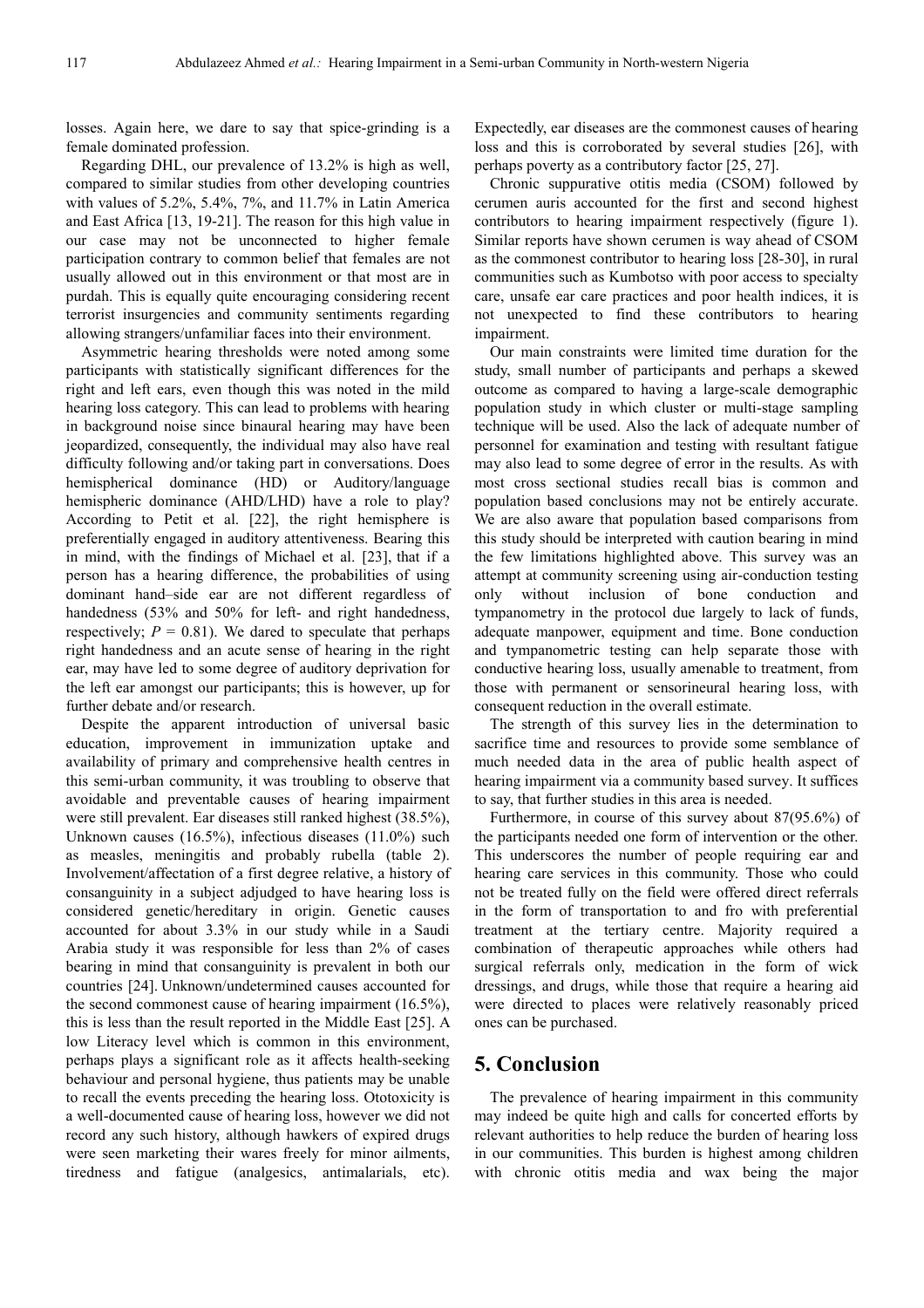contributors to hearing impairment which are largely preventable at primary or community care level. The need for an overdue National survey on hearing impairment cannot be overemphasized given the current risks in our environment.

## **References**

- [1] Ullauri A, Smith A, Castrillon R, Salazar C, Garces P. WHO Ear and Hearing Survey–Ecuador 2009. Otolaryngology -- Head and Neck Surgery. 2010; 143 (2 suppl): P254.
- [2] Murray CJL, Lopez AD, Black RE, Mathers CD, Shibuya K, Ezzati M et al. Global burden of disease 2005: call for collaborators. Lancet. 2007; 370: 109-10.
- [3] World Health Organization. Global estimates on prevalence of hearing loss. Geneva, Switzerland: World Health Organization; 2012 [January 8, 2015]; Available from: http: //www.who.int/pbd/deafness/WHO GE\_HL.pdf?ua=1.
- [4] Stevens G, Flaxman S, Brunskill E, Mascarenhas M, Mathers CD, Finucane M. Global and regional hearing impairment prevalence: an analysis of 42 studies in 29 countries. The European Journal of Public Health. 2011.
- [5] Stephen AO, Okomanyi A. Pattern of Hearing Loss as seen at the Federal Medical Centre Lokoja, Nigeria: A Five Year Retrospective Study. Asian Journal of Pharmacy, Nursing And Medical Sciences. 2014; 2 (4): 87-9.
- [6] Kodiya AM, Afolabi OA, Ahmad BM. The burden of hearing loss in Kaduna, Nigeria: A 4-year study at the National Ear Care Centre. Ear Nose Throat J 2012; 91: 156-63.
- [7] Olusanya BO, Okolo AA, Aderemi AA. Predictors of hearing loss in school entrants in a developing country. Journal of postgraduate medicine. 2004; 50 (3): 173-8. Epub 2004/09/21.
- [8] Olusanya B, Wirz S, Luxon L. Community-based infant hearing screening for early detection of permanent hearing loss in Lagos, Nigeria: a cross-sectional study. Bulletin of the World Health Organization. 2008; 86 (12): 956-63.
- [9] Pascolini D, Smith A. Hearing Impairment in 2008: A compilation of available epidemiological studies. International journal of audiology. 2009; 48 (7): 473-85.
- [10] Bitner-Glindzicz M. Hereditary deafness and phenotyping in humans. British medical bulletin. 2002; 63: 73-94. Epub 2002/09/27.
- [11] Acmg. Genetics Evaluation Guidelines for the Etiologic Diagnosis of Congenital Hearing Loss. Genetic Evaluation of Congenital Hearing Loss Expert Panel. ACMG statement. Genetics in medicine: official journal of the American College of Medical Genetics. 2002; 4 (3): 162-71. Epub 2002/08/16.
- [12] Hone SW, Smith RJ. Medical evaluation of pediatric hearing loss. Laboratory, radiographic, and genetic testing. Otolaryngol Clin North Am. 2002; 35 (4): 751-64. Epub 2002/12/19.
- [13] Westerberg BD, Lee PK, Lukwago L, Zaramba S, Bubikere S, Stewart I. Cross-sectional survey of hearing impairment and ear disease in Uganda. J Otolaryngol Head Neck Surg. 2008; 37 (6): 753-8. Epub 2009/01/09.
- [14] Westerberg BD, Skowronski DM, Stewart IF, Stewart L, Bernauer M, Mudarikwa L. Prevalence of hearing loss in primary school children in Zimbabwe. Int J Pediatr Otorhinolaryngol. 2005; 69 (4): 517-25. Epub 2005/03/15.
- [15] Abdel-Hamid O, Khatib OM, Alv A, Morad M, Kamel S, Prevalence and patterns of hearing impairment in Egypt: a national household survey. Eastern Mediterranean health journal. 2007; 13 (5): 1170-80. Epub 2008/02/23.
- [16] Olusanya BO, Luxon LM, Wirz SL. Screening for early childhood hearing loss in Nigeria. J Med Screen. 2005; 12: 115-8.
- [17] Dunmade AD, Segun-Busari S, Olajide TG, Ologe FE. Profound bilateral sensorineural hearing loss in nigerian children: any shift in etiology? J Deaf Stud Deaf Educ 2007; 12 (1): 112-8.
- [18] Ahmed AO, Tsiga-Ahmed FI, Hasheem MG, Ajiya A. Hearing screening techniques for referral purposes: Our experience from a rural setting. Ann Trop Med Public Health. 2013; 6 (2): 173-8.
- [19] Baraky LR, Bento RF, Raposo NR, Tibirica SH, Ribeiro LC, Barone MM, et al. Disabling hearing loss prevalence in Juiz de Fora, Brazil. Brazilian journal of otorhinolaryngology. 2012; 78 (4): 52-8. Epub 2012/09/01.
- [20] Beria JU, Raymann BC, Gigante LP, Figueiredo AC, Jotz G, Roithman R, et al. Hearing impairment and socioeconomic factors: a population-based survey of an urban locality in southern Brazil. Revista panamericana de salud publica = Pan American journal of public health. 2007; 21 (6): 381-7. Epub 2007/09/01.
- [21] Gondim LM, Balen Sa Fau Zimmermann KJ, Zimmermann Kj Fau - Pagnossin DF, Pagnossin Df Fau - Fialho IdM, Fialho Ide M Fau - Roggia SM, Roggia SM. Study of the prevalence of impaired hearing and its determinants in the city of Itajai, Santa Catarina State, Brazil. Braz J Otorhinolaryngol. 2012; 78 (2): 27-34.
- [22] Petit L, Simon G, Joliot M. Right hemisphere dominance for auditory attention and its modulation by eye position: an event related fMRI study. Restor Neurol Neurosci. 2007; 25: 211- 25.
- [23] Seidman MD, Siegel B, Shah P, Bowyer SM. Hemispheric dominance and cell phone use. JAMA Otolaryngol Head Neck Surg. 2013; 139: 466-70.
- [24] Al Khabori M, Khandekar R. Unilateral hearing impairment in Oman: a community-based cross-sectional study. Ear, nose, & throat journal. 2007; 86 (5): 274, 7-80. Epub 2007/06/22.
- [25] Al'shardzhabi I, Tsygankova ER. The prevalence of hearing impairment among the elementary school pupils in the city of Sana, the capital of Yemen. Vestn Otorinolaringol. 2014 (2): 54-7. Epub 2014/05/02.
- [26] Yiengprugsawan V, Hogan A, Strazdins L. Longitudinal analysis of ear infection and hearing impairment: findings from 6-year prospective cohorts of Australian children. BMC pediatrics. 2013; 13: 28. Epub 2013/02/26.
- [27] Czechowicz JA, Messner AH, Alarcon-Matutti E, Alarcon J, Quinones-Calderon G, Montano S, et al. Hearing impairment and poverty: the epidemiology of ear disease in Peruvian schoolchildren. Otolaryngol Head Neck Surg. 2010; 142 (2): 272-7.